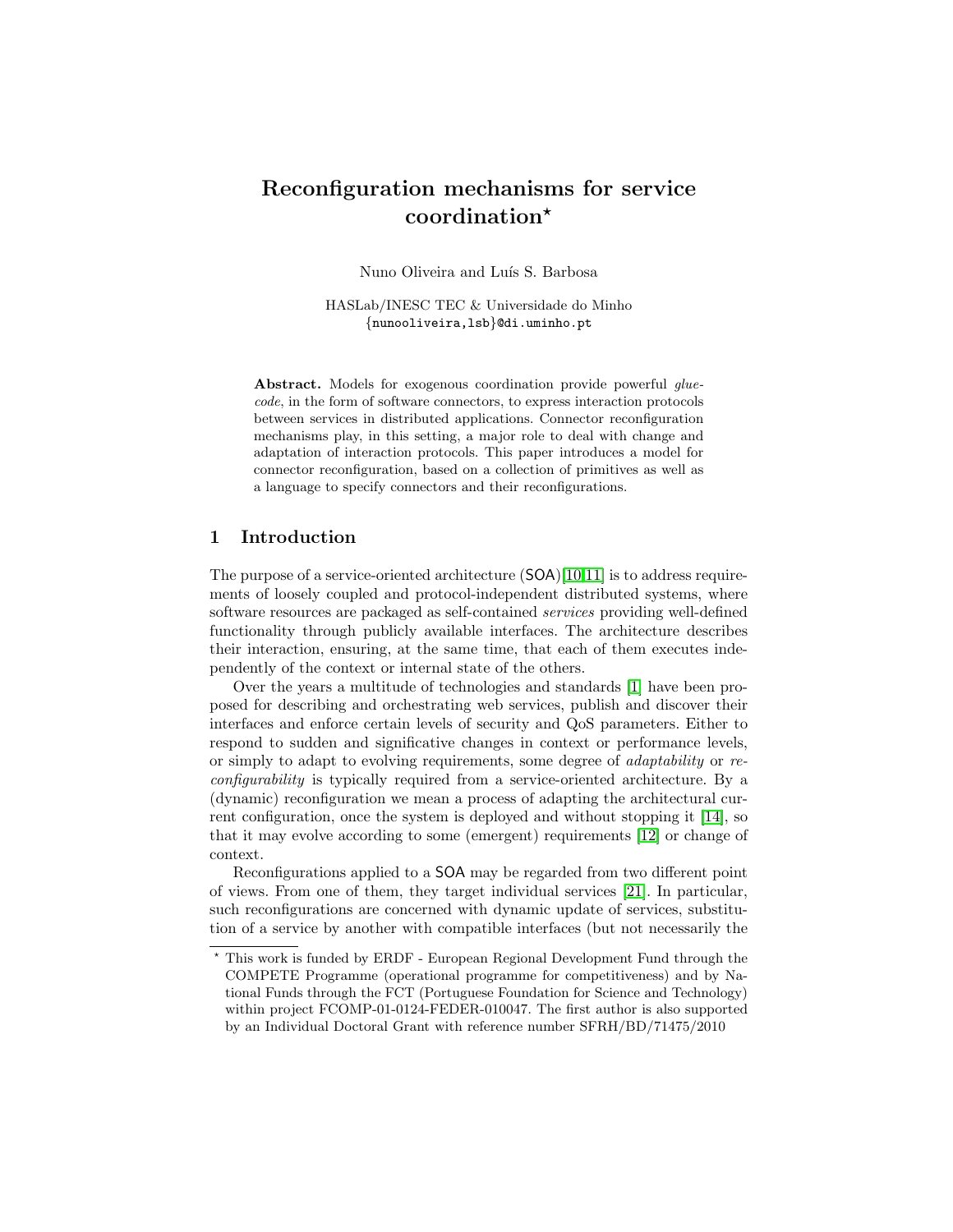same behaviour) or even their plain removal. Such reconfigurations are usually triggered by external stimulus [\[19,](#page-15-5)[13,](#page-15-6)[17](#page-15-7)[,18,](#page-15-8)[23\]](#page-16-0). Form another point of view, a reconfiguration is entirely decided by the system itself and targets the way components or services interact with each other, as well as the internal QoS levels measured along such interactions. In particular, such reconfigurations deal with substitution, addition or removal of communications channels, moving communication interfaces from a service to another or rearranging a complex interaction structure.

This paper studies reconfiguration mechanisms for the service interaction layer in SOA. Adopting a coordination-based view of interaction [\[20\]](#page-15-9), the model proposed here represents the 'gluing-code' by a graph of channels whose nodes represent interaction points and edges are labelled with channel identifiers and types. A channel abstracts a point-to-point communication device with a unique identifier, a specified behaviour and two ends. It allows for data flow by accepting data on a *source* end and dispensing it from a *sink* end. We call such a graph a coordination pattern. A subset of its nodes are intended to be plugged to concrete services, forming the pattern interface.

To keep things concrete, we assume channels in a coordination pattern are described in a specific coordination model, that of Reo [\[3,](#page-14-1)[2\]](#page-14-2). Actually, this choice is not essential: the reconfiguration mechanisms are directly defined over the graph and concern only its topology. Only when one intends to reason about the system's behaviour or compare the behavioural effect of a reconfiguration, does the specific semantics of the underlying coordination model become relevant. Such is not addressed, however, in this paper.

Coordination patterns are introduced in Section [4](#page-8-0) and instantiated in the context of the Reo coordination model. Section [3](#page-4-0) discusses reconfigurations, formally defining a collection of primitives. It is shown how the latter can be combined to yield 'big-step' reconfiguration patterns which manipulate significative parts of a pattern structure. The CooPLa language is introduced in Section [4](#page-8-0) as an executable notation for specifying both coordination and reconfiguration patterns. Reconfiguration mechanisms are illustrated through a detailed example in Section [5.](#page-9-0) Section [6](#page-12-0) concludes the paper.

## 2 Coordination patterns

A pattern is an effective, easy to learn, repeatable and proven method that may be applied recurrently to solve common problems [\[10\]](#page-15-0). They are common in several domains of Software Engineering, namely in SOA [\[22\]](#page-16-1) and business process [\[25\]](#page-16-2).

Similarly, in this paper, a coordination pattern encodes a reusable solution for an architectural (coordination) problem in the form of a specific sort of interaction between the system constituents. A solution for an architectural problem is, therefore, the description of interaction properly designed to meet a set of requirements or constraints. It is reflected in a coordination protocol,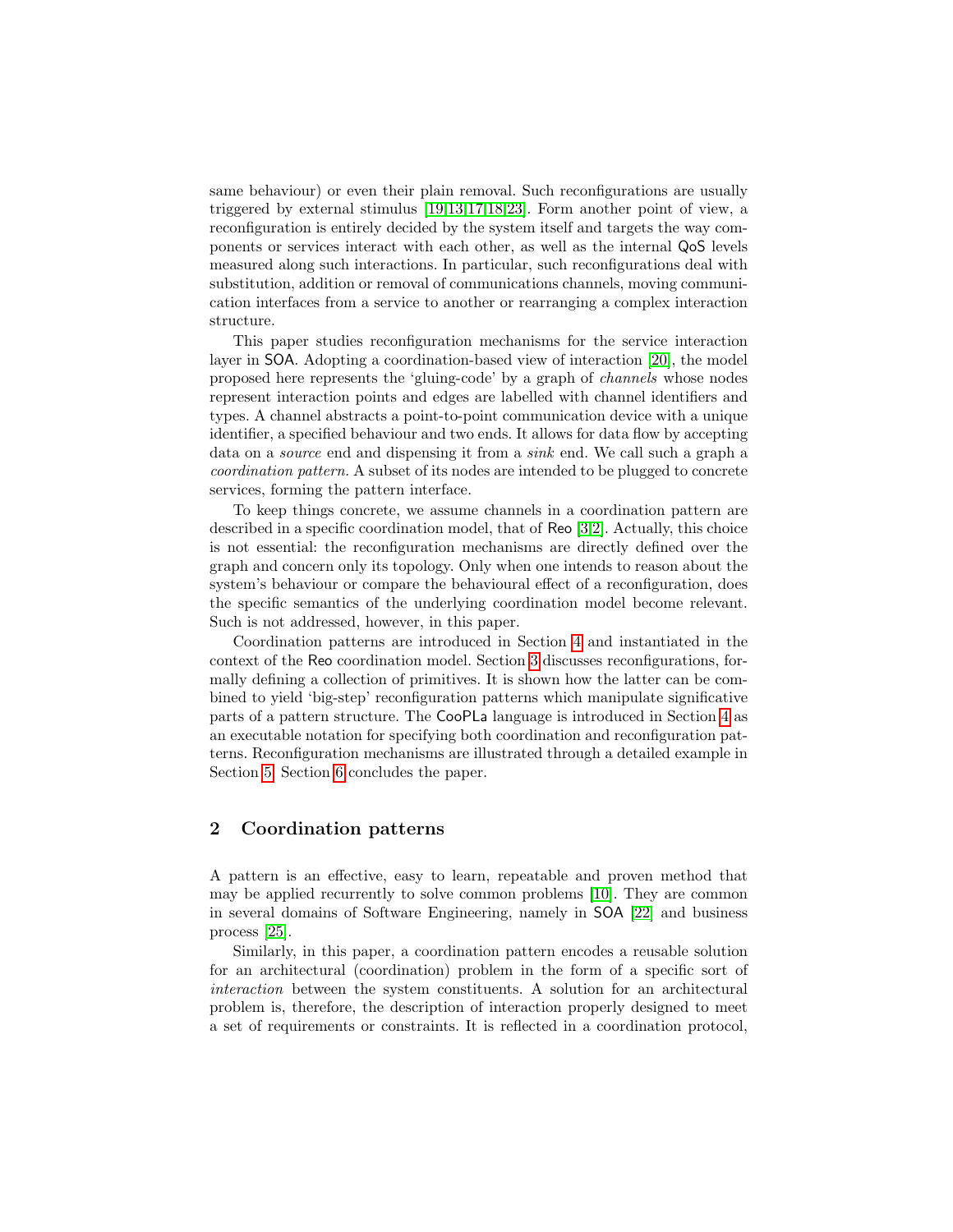which acts as *glue-code* for the components or services interacting within the system.

Formally, a coordination pattern is presented by a graph of channels whose nodes represent interaction points and edges are labelled with channel identifiers and types. As explained in the Introduction, we adopt here the Reo framework [\[2\]](#page-14-2), in order to give a concrete illustration of our approach.

Let  $Name$  and  $Node$  denote, respectively, a set of unique names and a set of nodes associated either with coordination patterns or channels. A node can also be seen as an interaction port. It is assumed the following set of primitive types of channels (see Fig. [1\)](#page-2-0) with the usual Reo [\[3,](#page-14-1)[2\]](#page-14-2)semantics.

$$
\mathcal{Ty}pe \stackrel{\mathrm{def}}{=} \{\mathsf{sync}, \mathsf{lossy}, \mathsf{fifo}_\mathsf{f}, \mathsf{fifo}_\mathsf{e}, \mathsf{drain}\}
$$

Each channel has exactly two ends and are, normally, directed (with a source and a sink end) but Reo also accepts undirected channels (i.e., channels with two ends of the same sort). Channel ends form the nodes of coordination patterns. A node may be of three distinct types:  $(i)$  source node, if it connects only source channel ends; *(ii)* sink node, if it connects only sink channel ends and (iii) mixed node, if it connects both source and sink nodes. Fig. [1](#page-2-0) recalls the basic channels used in Reo through the composition of which complex coordination schemes can be defined. The sync channel transmits data from one end to



Fig. 1. Primitive Reo channels.

<span id="page-2-0"></span>another whenever there is a request at both ends synchronously, otherwise one request shall wait for the other. The lossy channel behaves likewise, but data may be lost whenever a request at the source end is not matched by another one at the sink end. Differently, a fifo channel has a buffering capacity of one memory positions, therefore allowing for asynchronous occurrence of I/O requests. Qualifier e or f refers to the channel internal state (either *empty* or *full*). Finally, the synchronous drain channel accepts data synchronously at both ends and loses it. We use  $P$  to denote the set of all coordination patterns. A *coordination pattern* is defined as follows:

#### Definition 1 (Coordination pattern). A coordination pattern is a triple

$$
\rho \stackrel{\text{def}}{=} \langle I, O, R \rangle
$$

- $R \subseteq Node \times Name \times Type \times Node$  is a graph on connector ends whose edges are labelled with instances of primitive channels, denoted by a channel *identifier (of type Name)* and a type (of type  $Type$ );
- $I, O \subseteq \text{Node}$  are the sets of source and sink ends in graph R, corresponding to the set of input and output ports in the coordination pattern, respectively.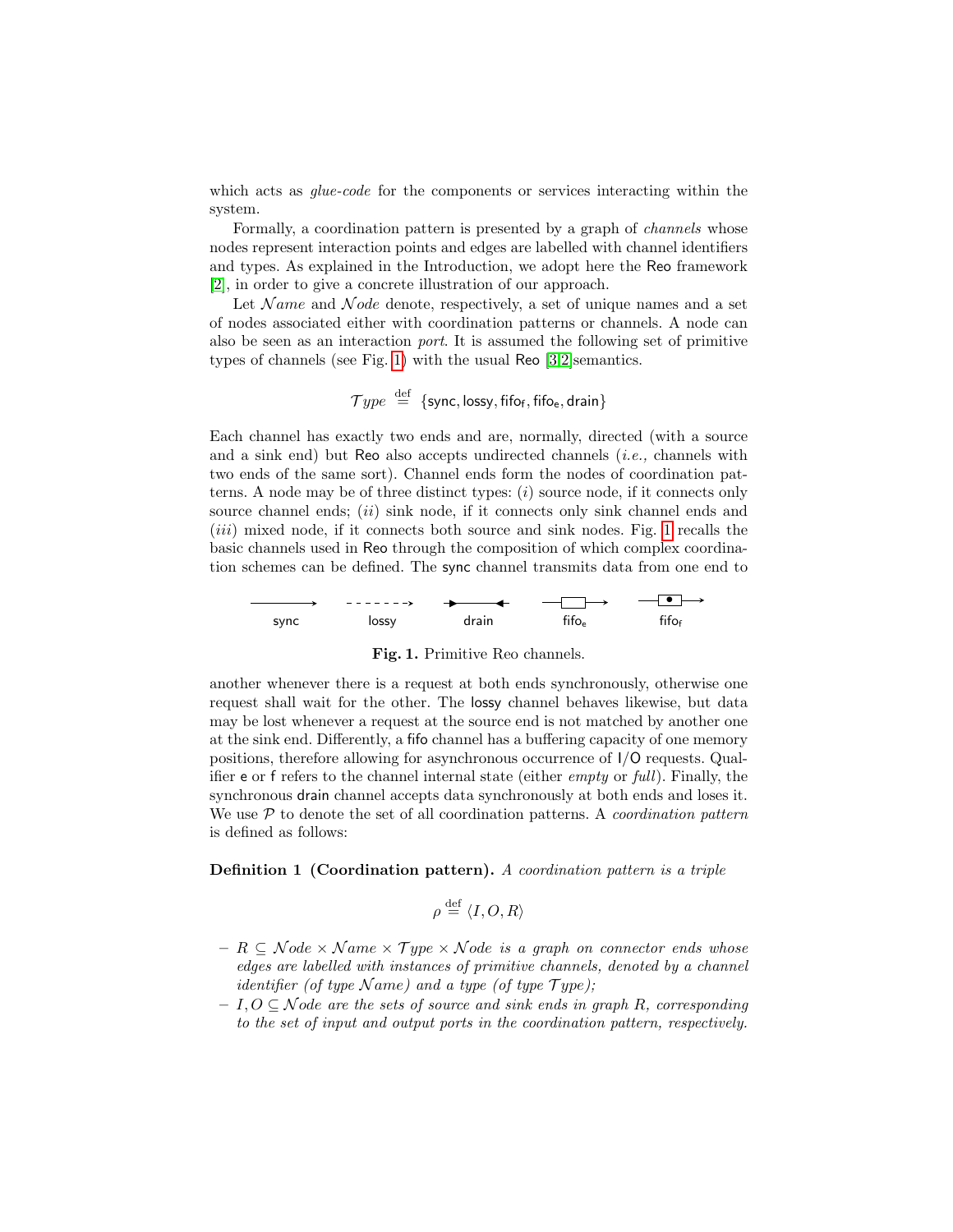Clearly, every channel instance gives rise to a coordination pattern. For example pattern

$$
\rho_s = \langle \{a\}, \{b\}, \{\langle a, sc, \mathsf{sync}, b \rangle\} \rangle
$$

corresponds to a single synchronous channel, identified by sc, linking an input port a to an output port b. Similarly, plugging to its output port two lossy channels yields a lossy broadcaster which replicates data arriving at a, if there exist pending reading requests at  $d$  and  $e$ :

$$
\rho_b = \langle \{a\}, \{d, e\}, \{\langle a, sc, \textsf{sync}, b \rangle, \langle b, l_1, \textsf{lossy}, d \rangle, \langle b, l_2, \textsf{lossy}, e \rangle\} \rangle
$$

A drain, on the other hand, has two source, but no sink, ends. Therefore, a pattern formed by an instance of a drain channel resorts to a special end  $\perp \in$  $\mathcal{N}$ *ode* which intuitively represents absence of data flow. Thus, and for example,

$$
\rho_d = \langle \{a, b\}, \emptyset, \{\langle a, ds, \text{drain}, \perp \rangle, \langle b, ds, \text{drain}, \perp \rangle\} \rangle
$$

As a matter of fact, invariants to avoid ill-formed coordination patterns, are required. For instance (i) the  $\perp$  ports can never be connected to other ports  $(ii)$  a name may only be associated to two different ports and a unique channel type (notice the veracity of this also in the drain example) or  $(iii)$  only a single channel is allowed to connect two consecutive nodes. We assume the existence of such invariants, and do not address them in this paper.

Notice, however, that the defintion of coordination pattern may be relaxed. Instead of regarding it as a triple, one may drop the first two components  $(I)$ and  $O$ ), since these can be *extracted* from component  $R$ —the graph—which is preserved.

A port in a coordination pattern is a channel end not connected (to any other channel). Identifying the pattern with its graph  $R$ , a node is classified as a port if, in any element of  $R$ , it only appears as either the first or the fourth component in the tuple. Formally, for  $\rho \in \mathcal{P}$ ,

$$
I(\rho) \equiv \{ \pi_1(e) \mid e \in R \land in(\pi_1(e), R) \}
$$
  
 
$$
in(x, S) \stackrel{\text{def}}{=} \mathcal{A}_{e \in S} \cdot \pi_4(e) = x
$$

defines the set  $I$  (of input ports) of the coordination pattern. Dually,

$$
O(\rho) \qquad \stackrel{\text{def}}{=} \{\pi_4(e) \mid e \in R \land out(\pi_4(e), R)\}
$$
  

$$
out(x, S) \qquad \stackrel{\text{def}}{=} \beta_{e \in S} \cdot \pi_1(e) = x
$$

defines the set O (of output ports) of the coordination pattern.

In the remaining of this document, input and output ports are accessed via the above operations.  $\rho$  (possibly with indexes) is used to refer to a coordination pattern and its component R. This convention simplifies the introduction of the reconfiguration mechanisms in the sequel.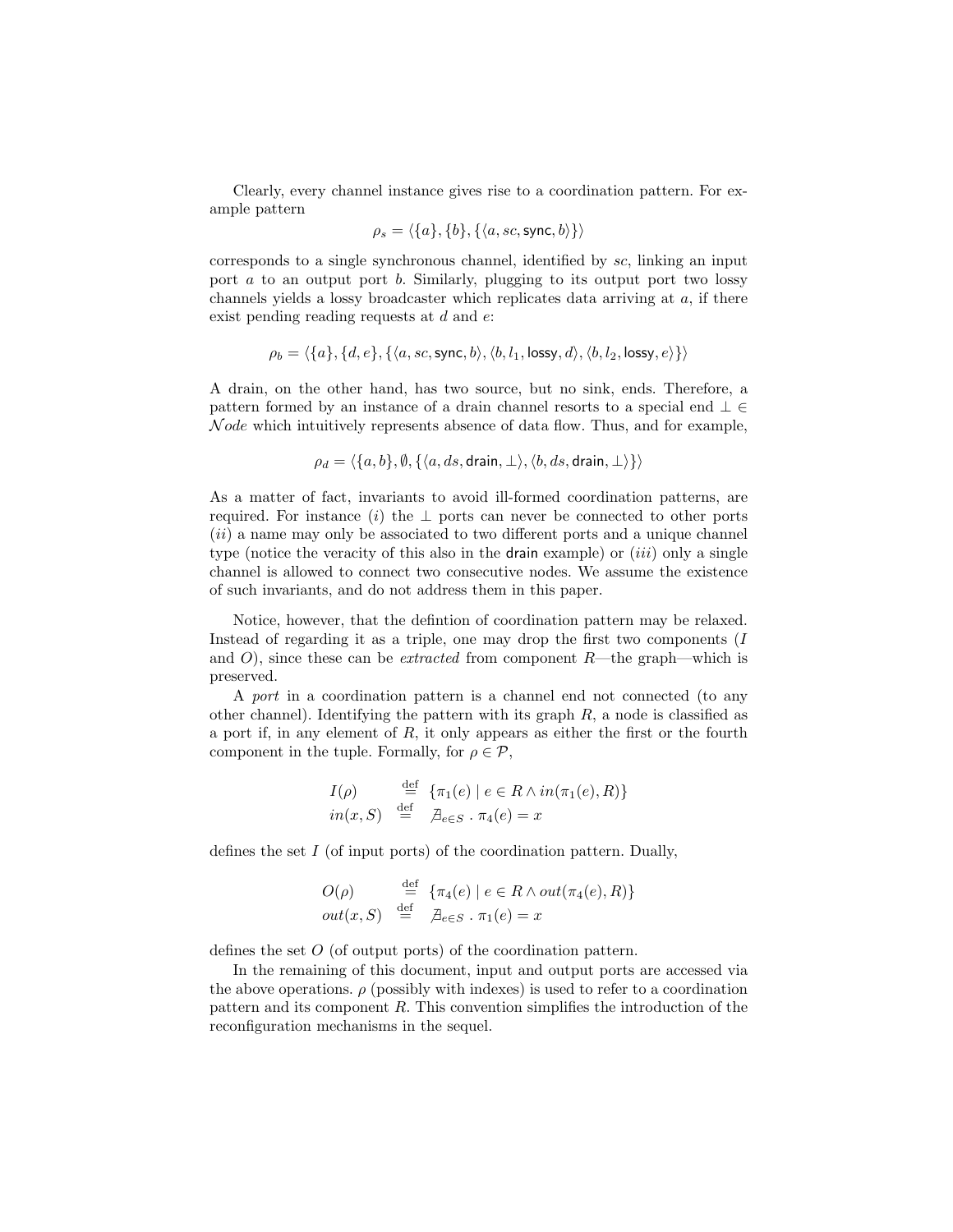## <span id="page-4-0"></span>3 Architectural reconfigurations

This section discusses reconfigurations of coordination patterns. We take a rather broad view of what a reconfiguration is: any transformation obtained through a sequence of elementary operations, described below, is qualified as a reconfiguration. Our aim is to build a framework in which such transformations can be defined and the effect of their application to a specific pattern assessed. Later, one may restrict this set, for example by ruling out transformations which do not preserve the pattern input-output interface or fail to lead to patterns with a behaviour which simulates (or bisimulates) the original one. Such considerations, however, require the assumption of a specific semantics for coordination patterns, easily built from any Reo semantic model, but which lies outside the more 'syntactic' scope of this paper.

**Definition 2** (Reconfiguration). A reconfiguration is a sequence  $r$  of operations  $\langle o_0, o_1, \ldots, o_n \rangle$ , where each  $o_i$  belongs to the set

<span id="page-4-1"></span> $\mathcal{O}p\ \stackrel{\mathrm{def}}{=}\ \{\mathsf{par},\ \mathsf{join},\ \mathsf{split},\ \mathsf{remove}\}$ 

of elementary reconfigurations, specified below. The application of a reconfiguration r to a pattern  $\rho$  yields a new pattern and is denoted by  $\rho \bullet r$ .

#### 3.1 Primitive reconfigurations

Let us start by defining the set of elementary reconfigurations of a coordination pattern. The simplest reconfiguration is juxtaposition. Intuitively, it sets two coordination patterns in parallel without creating any connection between them. Formally,

**Definition 3 (The par operation).** Let  $\rho_1$  and  $\rho_2$  be two coordination patterns. Then,

$$
\rho_1 \bullet \, \text{par}(\rho_2) = \rho_1 \uplus \rho_2
$$

where  $\forall$  is set disjoint union.

The par operation assumes disjunction of nodes and channel identifiers in the patterns to be joined. This is assumed without loss of generality, because formally a disjoint union of all identifiers is previously made.

The second elementary reconfiguration is join. Intuitively, it creates a new node  $j$  that superposes all nodes in a given set  $P$ . This operation adds fresh node  $j$  as a new input or output port if all the nodes in  $P$  are, respectively, input or output ports in  $\rho$ . Formally,

**Definition 4 (The join operation).** Let  $\rho \in \mathcal{P}$ ,  $P \subseteq Node$  and  $j \in Node$  is either a fresh node in  $\rho$  or belongs to P. Then,

$$
\rho \bullet \text{ join}(P,j) = \rho'
$$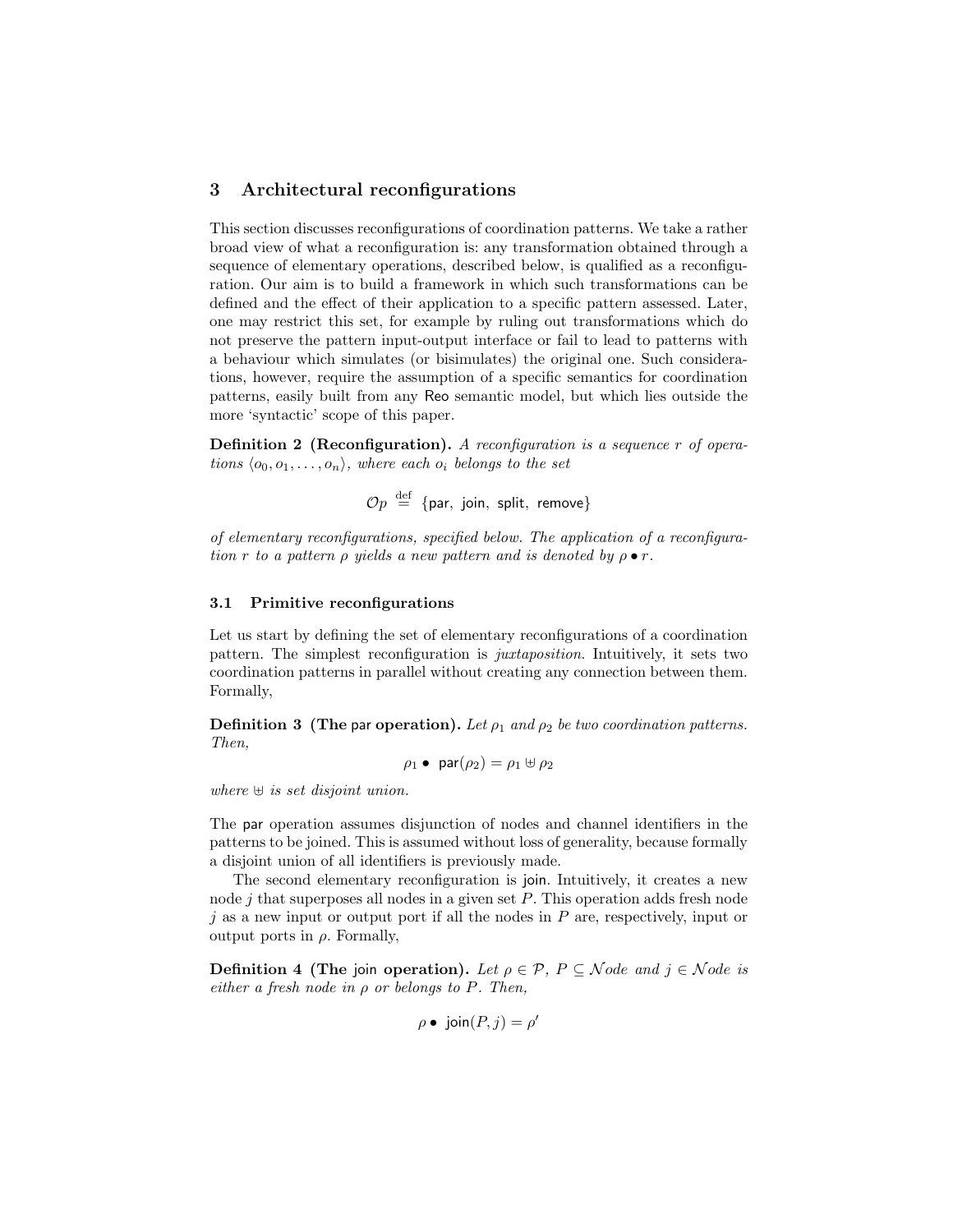$- \rho' = 2^{jn_{P,j}}(\rho)$ , with

$$
jn_{P,j}\langle q, id, t, s \rangle = \langle (q \in P \to j, q), id, t, (s \in P \to j, s) \rangle
$$

The notation ( $\phi \rightarrow s, t$ ) corresponds to McCarthy's conditional, returning s or t if predicate  $\phi$  evaluates to true or false, respectively. Also note that the power set of a set A is denoted by  $2^A$  and, for a function f from A to B,  $2^f(X) = \{f \, x \mid x \in X\}.$ 

The dual to join is the split operation which takes a node  $p$  in a pattern and breaks connections, separating all channel ends coincident in  $p$ . Technically this is achieved by renaming every occurrence of node p in all channels of the coordination pattern to a fresh name  $a.p$  or  $p.a$  depending on whether  $p$  is a sink node of the channel and  $a$  is the corresponding source end, or the other way round. Thus,

**Definition 5 (The split operation).** Let  $\rho \in \mathcal{P}$ , and  $p \in \mathcal{N}$  ode. Then,

$$
\rho \bullet \ \mathsf{split}(p) = \rho'
$$

 $- \rho' = 2^{sp_p}(\rho), \text{ with}$ 

$$
sp_p\langle q, ch, t, s \rangle = \langle ((q = p) \rightarrow p.s, q), ch, t, ((s = p) \rightarrow q.p, s) \rangle
$$

Finally, the remove operation removes a channel from a coordination pattern, if it exists.

**Definition 6 (The remove operation).** Let  $\rho \in \mathcal{P}$ , and ch  $\in \mathcal{N}$ ame. Then,

$$
\rho \bullet \text{ remove}(ch) = \rho \setminus \{e \mid e \in R \land \pi_2(e) = ch\}
$$

#### <span id="page-5-0"></span>3.2 Reconfiguration patterns

Practice and experience in software architecture inspire the definition of patterns for reconfiguring architectures. As stated in the Introduction, the focus of traditional reconfiguration is set on the replacement of individual components, rather than on the interaction protocols. The pattern presented here, on the other hand, are focussed on the latter, but still at this lower-level the interest is in defining 'big step' reconfigurations, by replacing simultaneously significant parts of a pattern. Fig. [2](#page-6-0) sums up the set of such reconfiguration patterns we have found useful in practice.

The first one removes from a pattern a whole set of channels, applying the remove primitive systematically,

**Definition 7** (The removeP pattern). Let  $\rho \in \mathcal{P}$  and Cs be a set of channels to remove. Then,

$$
\rho \bullet removeP(Cs) = rS(\rho, Cs)
$$

where

$$
rS(\rho, \emptyset) = \rho
$$
  
 
$$
rS(\rho, Cs) = \text{let } c \in Cs \text{ in } rS(\rho \bullet \text{remove}(c), Cs \setminus \{c\})
$$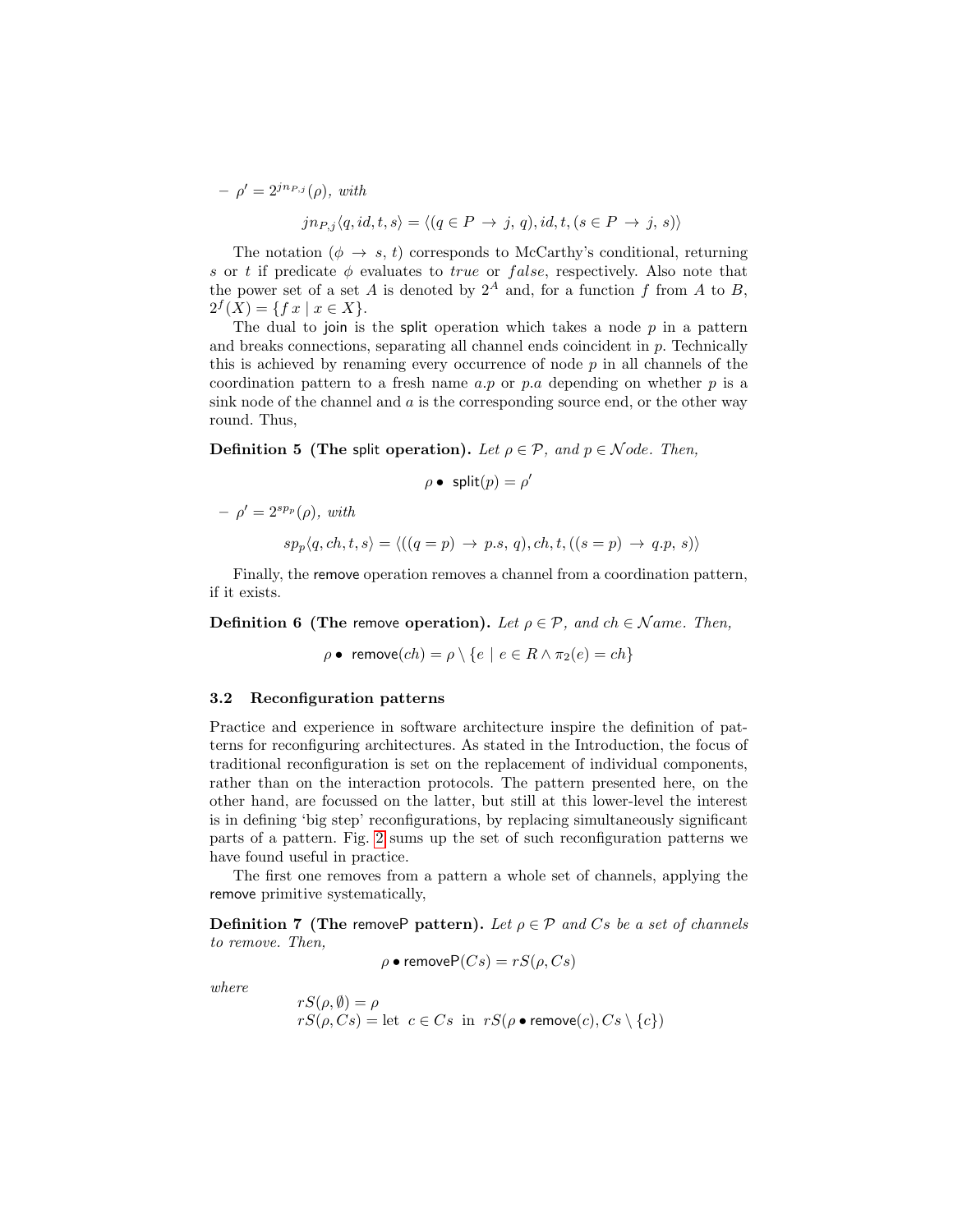

Fig. 2. Reconfiguration patterns

<span id="page-6-0"></span>Another common reconfiguration overlaps two patterns by joining nodes from both of them. This is specified by a set of triples indicating which nodes are to be overlapped and a fresh name for the result. Formally,

<span id="page-6-1"></span>**Definition 8 (The overlapP pattern).** Let  $\rho, \rho_r \in \mathcal{P}$  and X be a set of triples of nodes, where the first component is a node of  $\rho$ , the second one is a node of  $\rho_r$  and the third is a fresh node in both coordination patterns. Then,

$$
\rho \bullet \text{overlapP}(\rho_r, X) = rO(\rho \bullet par(\rho_r), X)
$$

where

$$
rO(\rho, \emptyset) = \rho
$$
  
\n
$$
rO(\rho, X) = \text{let } e_i \in X, E_i = {\pi_1(e_i), \pi_2(e_i)},
$$
  
\n
$$
\text{in } rO(\rho \bullet \text{join}(E_i, \pi_3(e_i)), X \setminus \{e_i\})
$$

The insertP pattern puts both patterns side by side, uses split to make room for a new pattern to be added, as shown in Fig. [2,](#page-6-0) and join to re-build connections. Formally,

**Definition 9 (The insertP pattern).** Let  $\rho, \rho_r \in \mathcal{P}$  and  $n, m_i, m_o, j_1, j_2 \in$ Node, where n is a node of  $\rho$ ,  $m_i$ ,  $m_o$  are input and output nodes, respectively,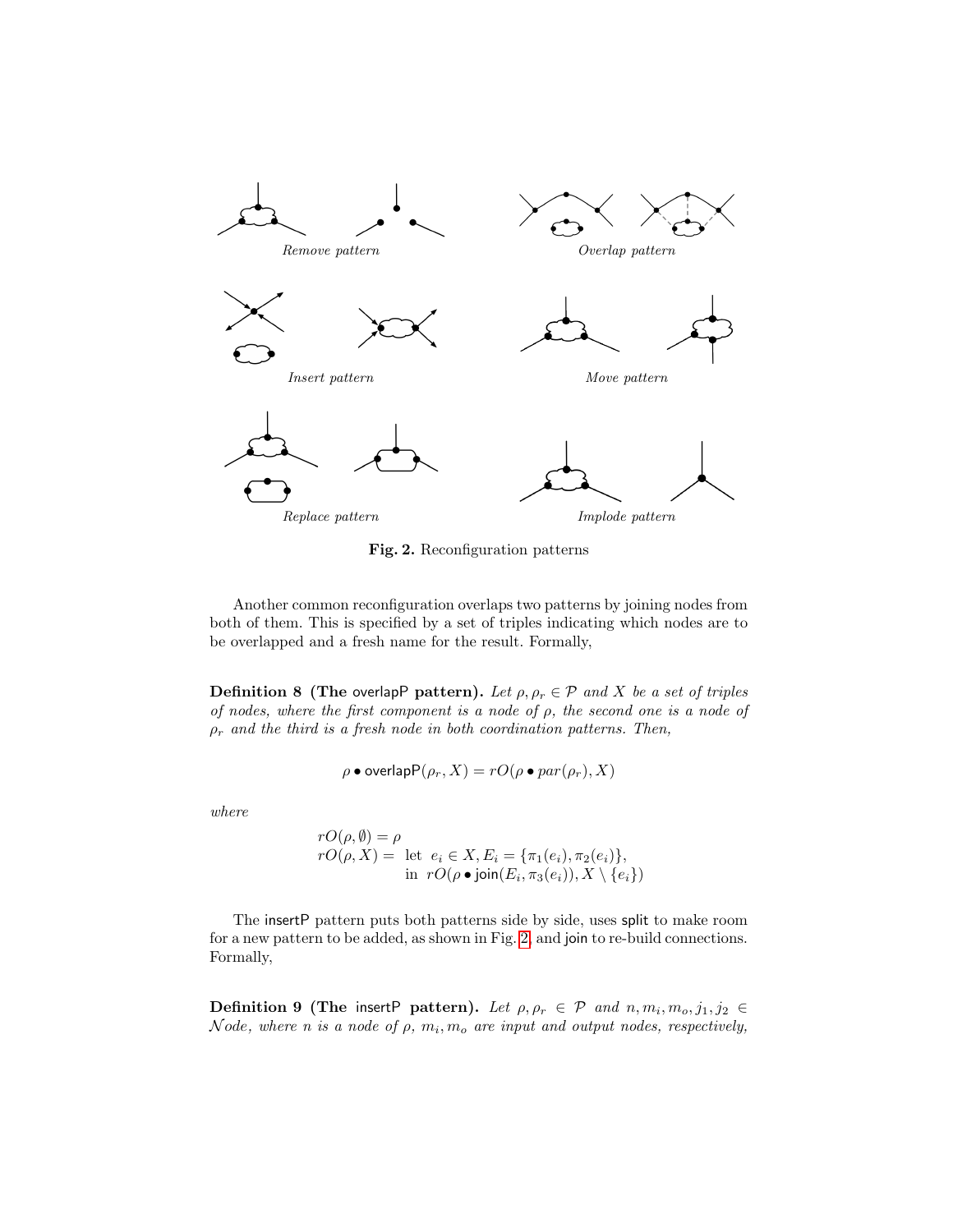of  $\rho_r$  and  $j_1, j_2$  are fresh nodes. Then,

$$
\rho \bullet \text{insertP}(\rho_r, n, m_i, m_o, j_1, j_2) = \text{let } \rho_1 = \rho \bullet \text{par}(\rho_r)
$$
  
\n
$$
\rho_2 = \rho_1 \bullet \text{split}(n)
$$
  
\n
$$
I_{sp} = I(\rho_2) \setminus I(\rho_1)
$$
  
\n
$$
O_{sp} = O(\rho_2) \setminus O(\rho_1)
$$
  
\n
$$
\rho_3 = \rho_2 \bullet \text{join}(O_{sp} \cup \{m_i\}, j_1)
$$
  
\n
$$
\text{in } \rho_3 \bullet \text{join}(I_{sp} \cup \{m_o\}, j_2)
$$

The moveP pattern moves a single end of a channel from a node into another node in the coordination pattern. Formally,

**Definition 10 (The moveP pattern).** Let  $\rho \in \mathcal{P}$ ,  $n_o, n_n \in \mathcal{N}$  ode be two different nodes in  $\rho$ , ch  $\in \mathcal{N}$  ame be the channel to move, of which one of its ends is node  $n_o$ , and finally, let  $e \in \mathcal{N}$ ode be the second end of ch. Then,

$$
\rho \bullet \text{moveP}(n_o, n_n, ch, e) = \text{let } \rho_1 = \rho \bullet \text{split}(n_o)
$$
  

$$
I_{sp} = (I(\rho_1) \setminus \{n_o.e\}) \setminus I(\rho)
$$
  

$$
O_{sp} = (O(\rho_1) \setminus \{e.n_o\}) \setminus O(\rho)
$$
  

$$
\rho_2 = \rho_1 \bullet \text{join}(I_{sp} \cup O_{sp}, n_o)
$$
  
in 
$$
\rho_2 \bullet \text{join}(\{n_o.e, e.n_o\}, n_n)
$$

The replaceP patter replaces a sub-structure of the original coordination pattern by a new one. It involves removing the old structure followed by the overlap of the new pattern. Formally,

**Definition 11 (The replaceP pattern).** Let  $\rho, \rho_r \in \mathcal{P}$  and X be the set of triples of nodes, where the first component is a node of  $\rho$ , the second one is a node of  $\rho_r$  and the third is a fresh node in both coordination patterns. Finally, let  $Cs \subseteq Name$  be the set of channel names to replace. Then,

$$
\rho \bullet \text{ replaceP}(\rho_r, X, Cs) = (\rho \bullet \text{ removeP}(Cs)) \bullet \text{ overlapP}(\rho_r, X))
$$

An invariant for this reconfiguration pattern must be met, forcing that the boarder nodes of the coordination pattern formed by the channels in  $Cs$  shall be the same as the first components of the elements in  $X$ .

Finally, the implodeP pattern collapses a set of nodes and channels into a single node. Formally,

<span id="page-7-0"></span>**Definition 12 (The implodeP pattern).** Let  $\rho \in \mathcal{P}$ , j be a fresh node in  $\rho$ ,  $X \subseteq Node$  be the nodes of the structure to implode and  $Cs \subseteq Name$  be the channels forming the structure to implode. Then,

$$
\rho \bullet \text{implodeP}(X, Cs, j) = (\rho \bullet \text{removeP}(Cs)) \bullet \text{join}(X, j)
$$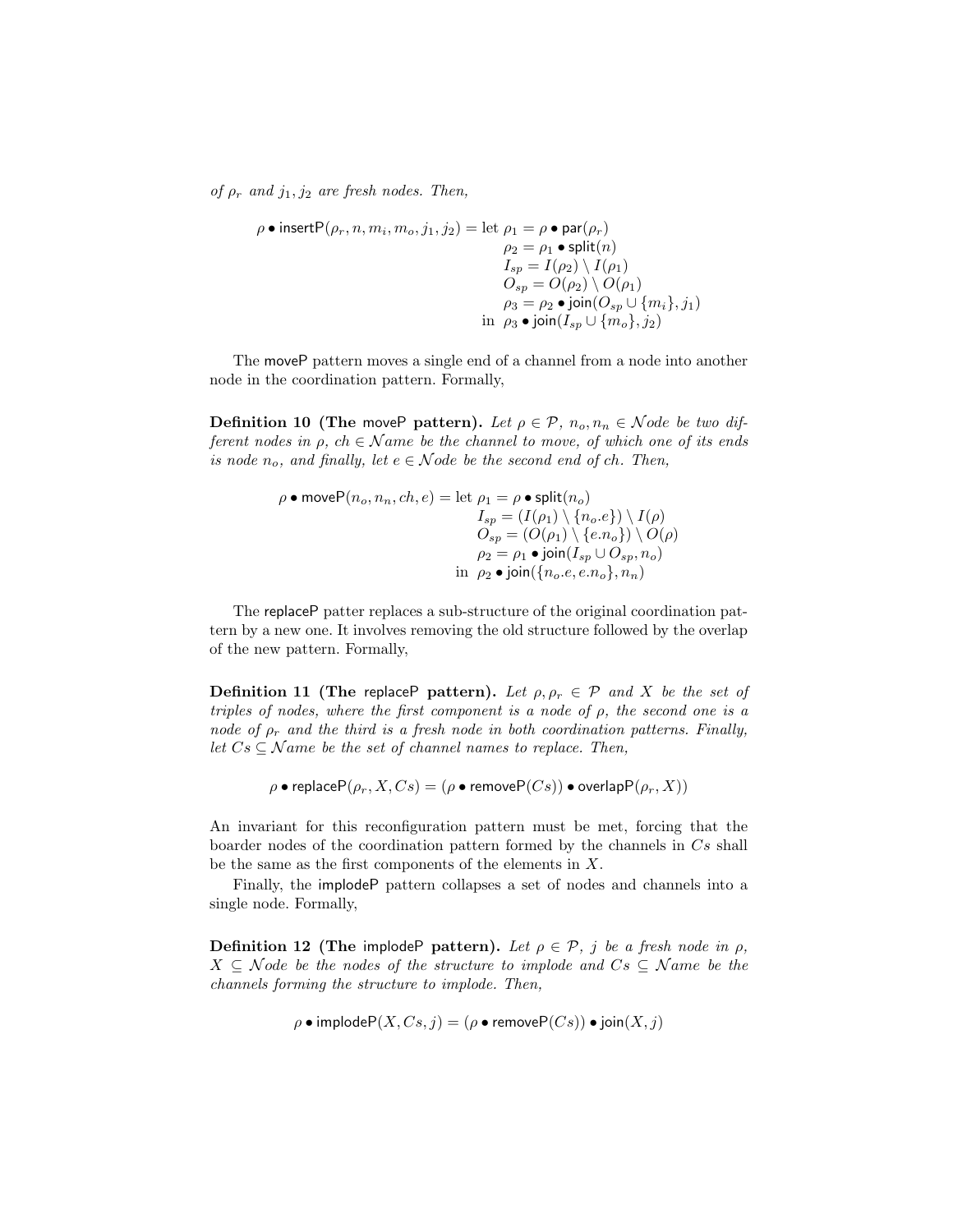#### <span id="page-8-0"></span>4 CooPLa: a language for patterns and reconfigurations

Both architectural and reconfiguration patterns can be designed with the help of a domain specific language — CooPLa— and an integrated editor, supplied as a plug-in for Eclipse. It supports syntax colouring and intelligent code-completion and offers during-edition syntax and semantic error checking and error marking for consistent development of patterns. While editing, the tool offers a visualisation of its graph representation, and any change in the code is automatically reflected in this view. Fig. [4](#page-9-1) shows a snapshot.

With CooPLa we define communication channels, coordination pattern and reconfigurations.

Channels. Fig. [3](#page-8-1) depicts the definition of some of the Reo-like channels introduced above. Note that the lossy channel type extends that of sync  $(cf,$ , the extends keyword). This means the information flow from  $a$  to  $b$  defined in the latter still applies; only additional behaviour is specified: if there is a request on a but not on  $b$ , data will flow through  $a$  and lost (cf., NULL keyword). Notice the use of  $!b$  to explicitly express the absence of requests on b. As another example, consider the drain channel. It has two input ports through which data flows to be lost. The '|' construct means that both flows are performed in parallel. Finally, the FIFO channel has an internal state of type buffer specified as a sequence of dimension  $N$  and observers  $E$  and  $F$  on which result depends the channel behaviour.

| channel sync $(a:b)$ {<br>$a, b \rightarrow flow$ a to b;                            | channel fifo $N(a:b)$ {<br>state: buffer;<br>observers: E, F;                       |
|--------------------------------------------------------------------------------------|-------------------------------------------------------------------------------------|
| channel lossy(a:b) extends sync{<br>$a$ , $b \Rightarrow$ flow a to NULL;            | // buffer $=$ ELEM*<br>// $E = buffer.length = 0$ ;<br>// $F = buffer.length = N$ ; |
| channel drain $(a, b: ) \ \{$<br>$a, b \Rightarrow$ flow a to NULL   flow b to NULL; | $a.F \rightarrow flow$ a to buffer;<br>$ E, b \rangle$ => flow buffer to b;         |

<span id="page-8-1"></span>Fig. 3. The sync, lossy, drain and fifo channels in CooPLa.

Coordination patterns. Coordination patterns are defined by composition of primitive channels and patterns previously defined. Declaration of instances is preceded by the reserved word use. Each instance is declared by indicating  $(i)$  the entity name with the ports locally renamed and  $(ii)$  a list of aliases (similar to variables in traditional programming languages) to be used in the subsequent parts of the pattern body definition. In case of instantiating a channel with time or structure, it is defined the inherent dimensions, and in some cases, how such structure is initialised (making use of the observers defined for such structure).

Patterns are composed by interconnecting ports declared in their interfaces. This is achieved by the set of primitive reconfigurations introduced in Definition [2.](#page-4-1) Fig. [4](#page-9-1) shows an example of the Sequencer coordination pattern expressed in the context of the tool developed to support CooPLa.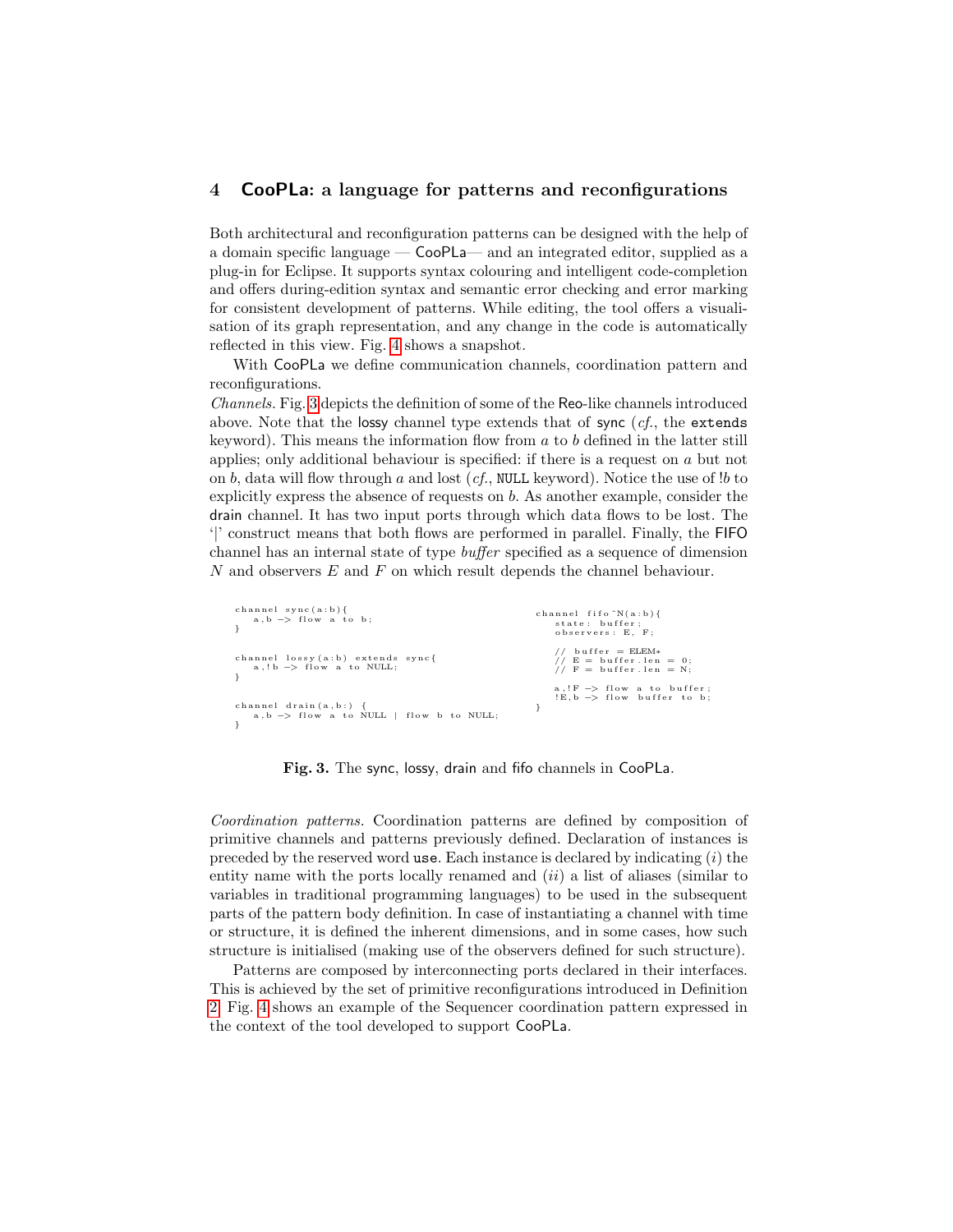

Fig. 4. Tool Support for CooPLa

<span id="page-9-1"></span>Reconfigurations. Reconfigurations in CooPLa are also specified compositionally from the primitives given in Definition [2,](#page-4-1) or from more complex reconfigurations previously defined. Operators over standard data types (e.g., List, Pair and Triple) can also be used: such is the case, in Fig. [5](#page-10-0) of the forall structure which iterates over all elements of a list. Application of a reconfiguration r to a pattern  $\rho$  is denoted by  $\rho \t{a} r$ . Fig. [5](#page-10-0) shows an example of two reconfiguration specifications and respective application to instances of coordination patterns. Both Fig. [4](#page-9-1) and [5](#page-10-0) present parts of the case study addressed next.

## <span id="page-9-0"></span>5 Example: A fragment of a case-study

This section illustrates the use of architectural and reconfiguration patterns in a typical example of web-service orchestration for system integration. The casestudy from where this example was borrowed involved a professional training company with facilities in six different locations, which relied on four main software components (all working in complete isolation): an Enterprise Resource Planner (ERP), a Customer Relationship Management (CRM), a Training Server (TS), and a Document Management System (DMS). The expansion of this company entailed the need for better integration of the whole system. This lead to changing components into services and adopting a SOA solution.

Several problems, however, were found during service orchestration analysis. A recurrent one was the lack of parallelism in the business workflow, slowing the whole system down. The user's information update activity which involves the user update services provided by ERP, CRM and TS components, was one of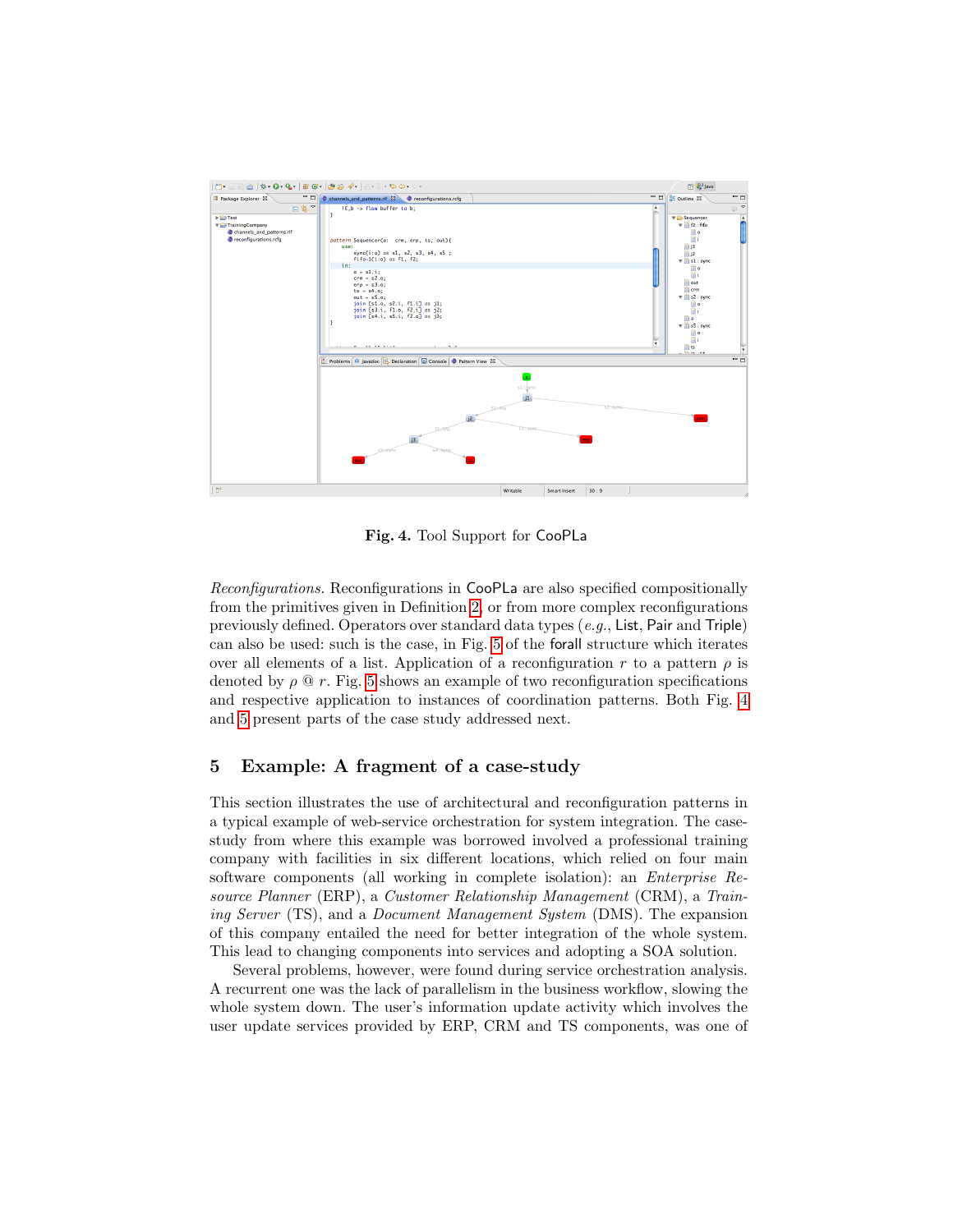

Fig. 5. Reconfigurations in CooPLa

<span id="page-10-0"></span>the tasks affected by such lack of parallel computation, as these services were invoked in sequence.

Let  $\rho$ , in Fig. [6,](#page-10-1) be the coordination pattern (known as the *Sequencer*) used for sequential service orchestration<sup>[1](#page-10-2)</sup>. Resorting to the reconfiguration patterns introduced in Section [3.2,](#page-5-0) lets rearrange the coordination policy so that user profiles (in each component) are updated in parallel. A possible solution is obtained by applying the implodeP reconfiguration pattern as

$$
\rho \bullet \mathsf{implodeP}(\{j_1,j_2,j_3\}, n, \{f_1,f_2\})
$$

. The following paragraphs show, step-by-step, how to compute the resulting coordination pattern, depicted in Fig. [7.](#page-11-0) The actual CooPLa script for this reconfiguration is shown in Fig. [5.](#page-10-0)

i o crm erp ts j<sup>1</sup> j<sup>2</sup> j<sup>3</sup> s1 s2 f1 s3 f2 s4 s5 ρ = \* {i}, {crm, erp, ts, o}, (i, s1,sync, j1), (j1, s2,sync, crm), (j1, f1, fifoe, j2), (j2, s3,sync, erp), (j2, f2, fifoe, j3), (j3, s4,sync, ts), (j2, s5,sync, o) +

Fig. 6. The Sequencer Coordination Pattern

<span id="page-10-2"></span><span id="page-10-1"></span><sup>1</sup> For illustration purposes, the input and output ports of the coordination patterns are shown in the concretization of their formal model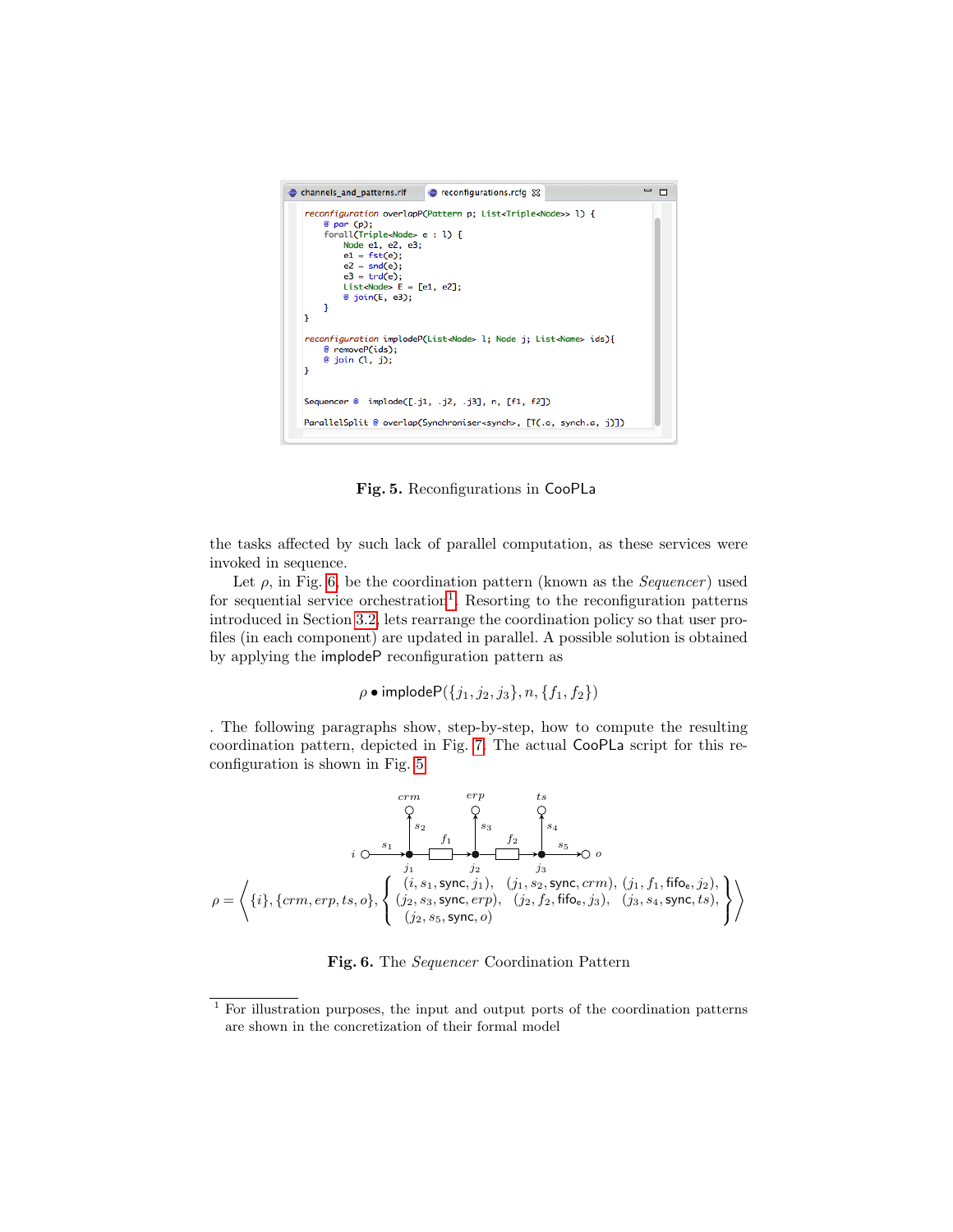The first argument of implodeP provides the nodes of the structure one desires to superpose onto the node in the second argument. From Definition [12](#page-7-0) first it is applied the removeP reconfiguration pattern as

$$
\rho \bullet \mathsf{removeP}(\{f_1, f_2\}).
$$

This boils down to the recursive application of the remove primitive operation as

$$
(\rho \bullet \mathsf{remove}(f_1)) \bullet \mathsf{remove}(f_2).
$$

Let  $\rho'$  be the result of removing  $f_1$  from  $\rho$ :

$$
\rho'=\left\langle \{i,j_2\},\{crm,erp, ts, o\}, \left\{ \begin{matrix} (i,s_1,\text{sync},j_1),&(j_1,s_2,\text{sync},crm),\\ (j_2,s_3,\text{sync},erp),&(j_2,f_2,\text{fifo}_\text{e},j_3),\\ (j_3,s_4,\text{sync},ts),&(j_2,s_5,\text{sync},o) \end{matrix} \right\} \right\rangle
$$

and  $\rho''$  be the result of removing  $f_2$  from  $\rho'$ , which is actually the outcome of applying the removeP reconfiguration pattern to  $\rho$ :

$$
\rho'' = \left\langle \{i, j_2, j_3\}, \{crm, erp, ts, o\}, \left\{ \begin{array}{ll} (i, s_1, \text{sync}, j_1), & (j_1, s_2, \text{sync}, crm), \\ (j_2, s_3, \text{sync}, erp), & (j_3, s_4, \text{sync}, ts), \\ (j_2, s_5, \text{sync}, o) \end{array} \right\} \right\rangle
$$

After removing the channels, and finally it is merged the nodes of the first argument with node  $n$ , and it is obtained the desired coordination pattern (Fig. [7\)](#page-11-0) which encodes a parallel workflow policy and consequently allows for the update of user's information in parallel.



<span id="page-11-0"></span>Fig. 7. After imploding the Sequencer: the Parallel Split coordination pattern

The resulting pattern actually does the job: the three user update services are called simultaneously, and the flow continues to the output port  $o$ , which enables contiguous activities. However, it does not cope with another requirement enforcing that no other activity should start before the user's information is updated. The obvious solution is to delay the flow on port  $o$ , until the three services provide a *finish* acknowledgement. A new reconfiguration is, therefore, necessary. A solution may be *overlapping* a *Synchroniser* pattern  $\rho_s$  (see Fig. [8\)](#page-12-1).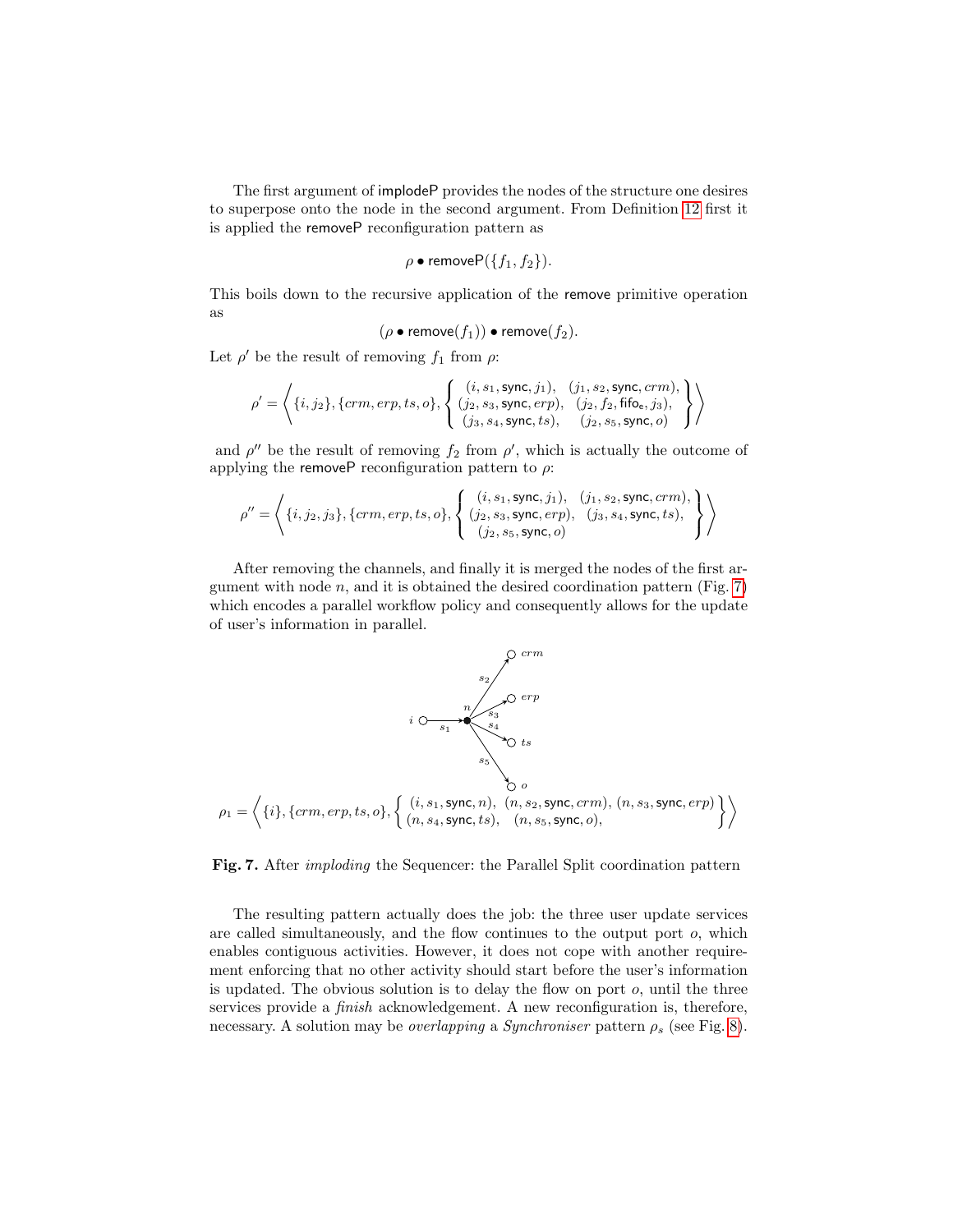$$
\rho_s=\left\langle\{a,crm_i,erp_i, ts_i\}, \{b\}, \begin{Bmatrix} a & ts_i & err_i & crm_i \\ \begin{matrix} s_9 \end{matrix} & s_8 \end{Bmatrix}, \begin{Bmatrix} c_8 \end{Bmatrix}, \begin{matrix} s_7 \end{matrix} & s_6 \end{Bmatrix}, \begin{matrix} c_8 \end{matrix} \end{Bmatrix}, \begin{matrix} s_9 \end{matrix} \end{Bmatrix}, \begin{matrix} s_1 \end{matrix} \end{Bmatrix}, \begin{matrix} s_2 \end{matrix} \end{Bmatrix}, \begin{matrix} s_3 \end{matrix} \end{Bmatrix}, \begin{matrix} s_4 \end{matrix} \end{Bmatrix}, \begin{matrix} s_2 \end{matrix} \end{Bmatrix}, \begin{matrix} s_3 \end{matrix} \end{Bmatrix}, \begin{matrix} s_4 \end{matrix} \end{Bmatrix}, \begin{matrix} s_5 \end{matrix} \end{Bmatrix}, \begin{matrix} s_6 \end{matrix} \end{matrix}, \begin{matrix} s_7 \end{matrix} \end{Bmatrix}, \begin{matrix} s_8 \end{matrix} \end{Bmatrix}, \begin{matrix} s_1 \end{matrix} \end{matrix}, \begin{matrix} s_2 \end{matrix} \end{matrix}, \begin{matrix} s_1 \end{matrix} \end{matrix}, \begin{matrix} s_1 \end{matrix} \end{matrix}, \begin{matrix} s_2 \end{matrix} \end{matrix}, \begin{matrix} s_3 \end{matrix} \end{matrix}, \begin{matrix} s_1 \end{matrix} \end{matrix}, \begin{matrix} s_1 \end{matrix} \end{matrix}, \begin{matrix} s_2 \end{matrix} \end{matrix}, \begin{matrix} s_3 \end{matrix} \end{matrix}, \begin{matrix} s_4 \end{matrix} \end{matrix}, \begin{matrix} s_1 \end{matrix} \end{matrix}, \begin{matrix} s_1 \end{matrix} \end{matrix}, \begin{matrix} s_1 \end{matrix} \end{matrix}, \begin{matrix} s_1 \end{matrix} \end{matrix}, \begin{matrix} s_1 \end{matrix} \end{matrix}, \begin{matrix} s_1 \end{matrix} \end{matrix}, \begin{matrix} s_2 \end{matrix} \end{matrix}, \begin{matrix} s_1 \end{matrix} \end{matrix}, \begin{matrix} s_2 \end{matrix} \end{matrix}, \begin{matrix} s_1 \end{matrix} \end{matrix}, \begin{matrix} s_1 \end{matrix} \end{matrix}, \begin{matrix} s_2 \end{matrix
$$

Fig. 8. The Synchroniser Coordination Pattern

<span id="page-12-1"></span>The CooPLa specification of this reconfiguration is shown in Fig. [5.](#page-10-0) The idea is to connect nodes o and a in such a way that all other input ports of  $\rho_s$  are free to connect to the feedback service interface of the CRM, ERP and TS components. Fig. [9](#page-13-0) depicts the result of performing

$$
\rho_1 \bullet \text{overlapP}(\rho_s, \{(o, a, j)\}).
$$

From Definition [8,](#page-6-1) the reconfiguration starts by computing  $\rho_1 \bullet$ **par**( $\rho_s$ ), which yields the following pattern

$$
\rho''' = \left\langle \left\{ \begin{array}{c} (i, s_1, \mathsf{sync}, n), \quad (n, s_2, \mathsf{sync}, crm, \{r, erp, ts, b\}, \\ (n, s_5, \mathsf{sync}, n), \quad (n, s_2, \mathsf{sync}, crm), \quad (n, s_3, \mathsf{sync}, erp) \quad (n, s_4, \mathsf{sync}, ts), \\ (n, s_5, \mathsf{sync}, o), \quad (a, s_9, \mathsf{fifo}_\mathsf{e}, k_1), \quad (k_1, s_{10}, \mathsf{sync}, b), \quad (k_1, d_3, \mathsf{drain}, \bot), \\ (k_2, d_3, \mathsf{drain}, \bot), \quad (ts_i, s_8, \mathsf{sync}, k_2), \quad (k_2, d_2, \mathsf{drain}, \bot), \quad (k_3, d_2, \mathsf{drain}, \bot) \\ (erp_i, s_7, \mathsf{sync}, k_3), \quad (k_3, d_1, \mathsf{drain}, \bot), \quad (k_4, d_1, \mathsf{drain}, \bot), \quad (crm_i, s_8, \mathsf{sync}, k_4) \end{array} \right\rangle
$$

Then, nodes  $o$  and  $a$  are merged together into a node  $j$ , by performing

$$
\rho''' \bullet \text{join}(\{o, a\}, j).
$$

The result is presented in Fig. [9,](#page-13-0) which is actually the coordination pattern meeting the requirement of not allowing other activities to start before the user's information update in the CRM, ERP and TS components is completed.

#### <span id="page-12-0"></span>6 Conclusions

#### 6.1 Related work

Reconfigurations in SOA are, most of the times, focused on replacing services, or modifying their connections to the coordination layer. Often they neglect structural changes in the actual interaction layer itself [\[13,](#page-15-6)[17\]](#page-15-7). In [\[19,](#page-15-5)[18\]](#page-15-8), however, the authors highlight the role played by software connectors during runtime architectural changes. Although these changes are again focused on the manipulation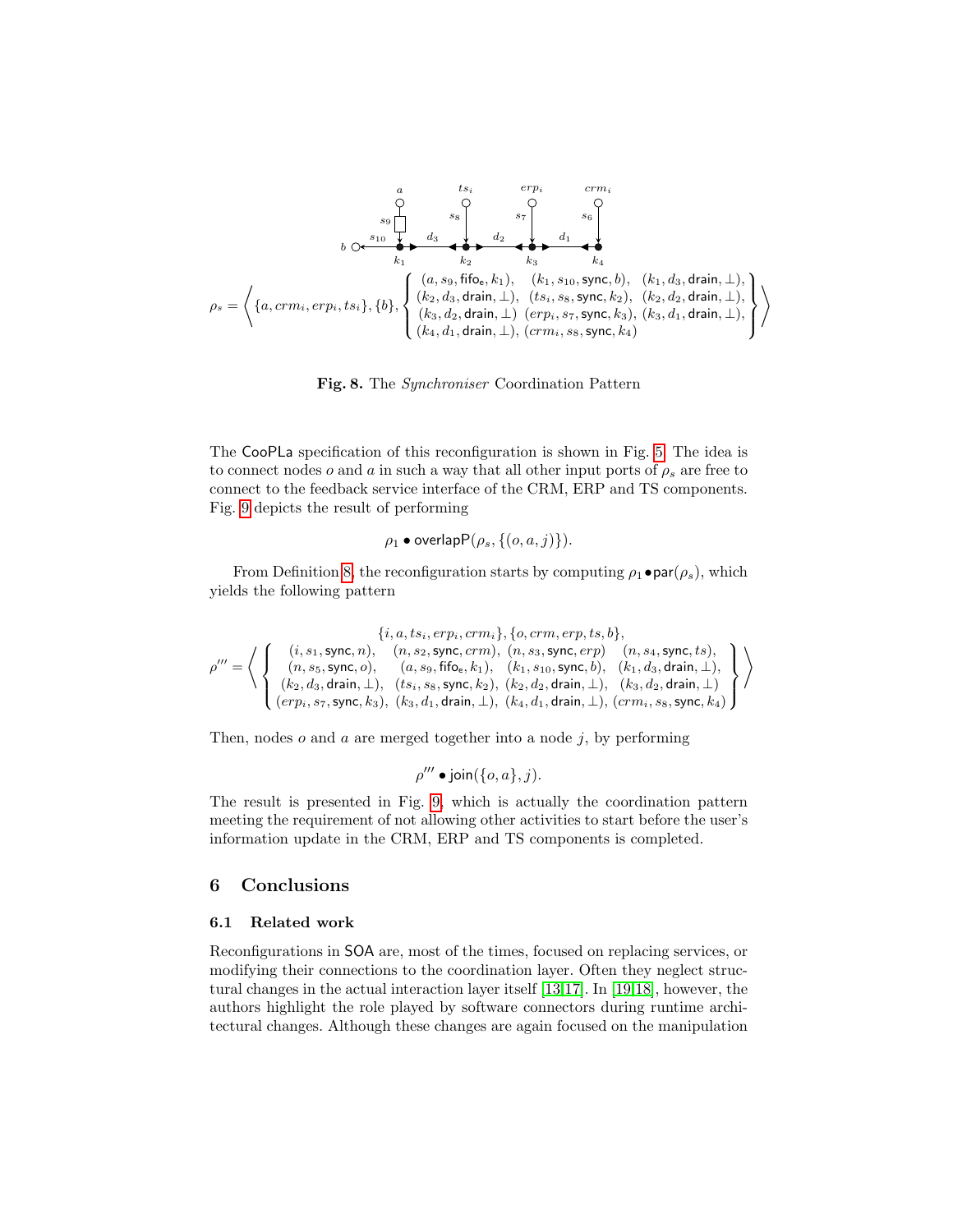

<span id="page-13-0"></span>Fig. 9. Overlapping Parallel Split with the Synchroniser pattern

of components, they recognise that connectors are also amenable to contextual adaptations in order to keep the consistency of the architecture.

Reference [\[24\]](#page-16-3) resorts to category theory to model software architectures as labelled graphs of components and connectors. Reconfigurations are modelled via algebraic graph rewriting rules. This approach has some points of contact with our strategy.

In [\[5\]](#page-14-3), are presented two approaches for modelling architectures, their styles, dynamism and properties based on pioneer work on graph rewriting [\[9\]](#page-15-10). The first approach [\[7](#page-15-11)[,4\]](#page-14-4) represent the architecture as a hypergraph with hyperedges and ports to address components and connectors. The Alloy framework is used to specify the graph of the architecture as well as structural and behavioural properties of the architecture dynamism. Reconfigurations are performed via graph rewriting productions and graph morphisms. The second approach [\[5,](#page-14-3)[6\]](#page-14-5) adopts a hierarchical model of the graph, to which they refer to as designs, where the architecture constituents are represented uniformly and interfaces are added to the graph, allowing for reuse. The Maude framework is used to specify the architecture and to perform analysis on structural and behavioural properties. Reconfigurations are encoded as rewrite rules over terms.

In [\[16,](#page-15-12)[15\]](#page-15-13), the authors relay on high-level replacement systems, more precisely on typed hypergraphs, to describe Reo connectors (and architectures, in general). In this perspective, vertices are the nodes and (typed hyper-) edges are communication channels and components. Reconfiguration rules are specified as graph productions for pattern matching. This approach performs atomic complex reconfigurations, rather than a sequence of basic modifications, which is stated as an advantage for maintaining system consistency. Nevertheless, the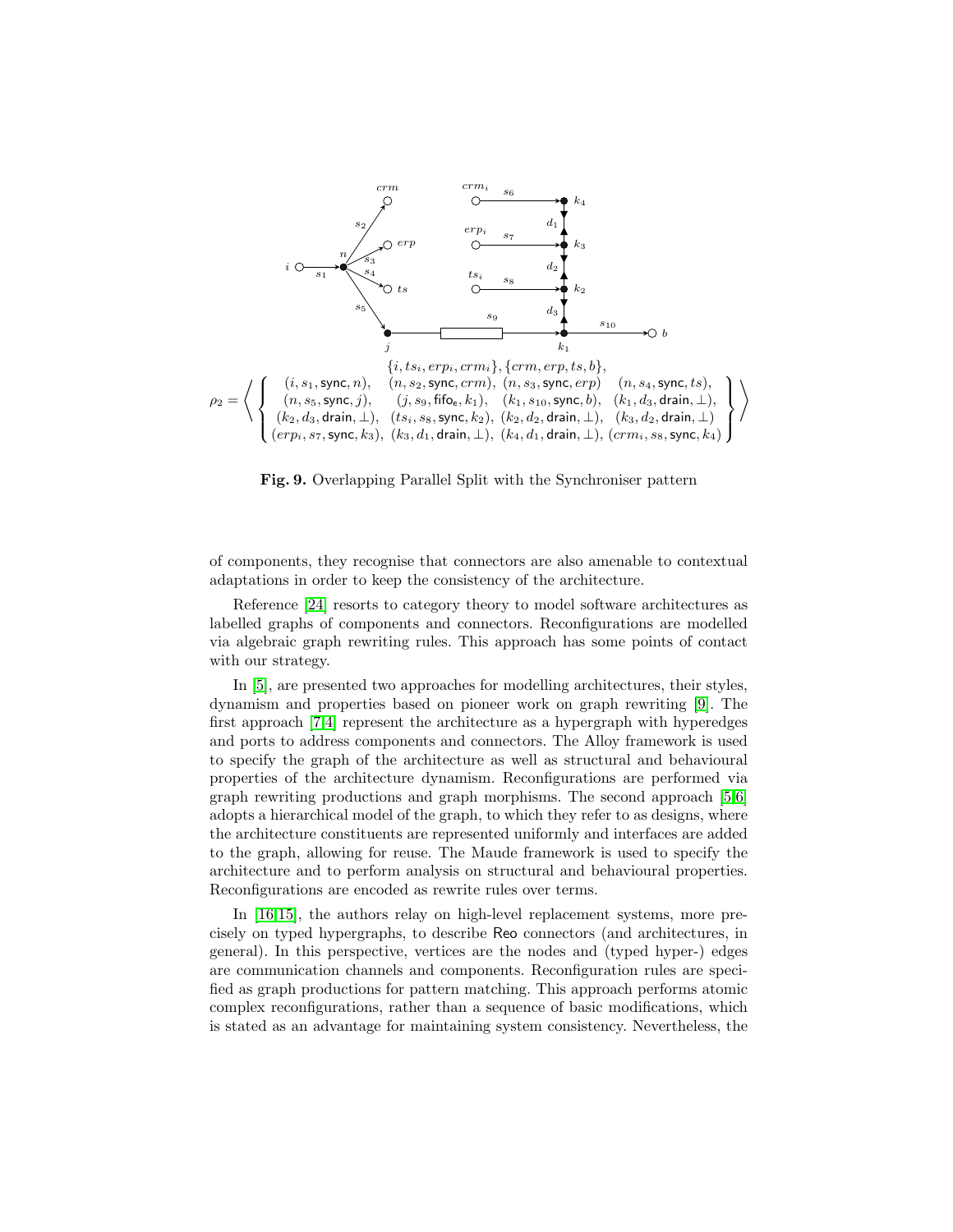model may become too complex even when a simple primitive operation needs to be applied.

Differently, in [\[8\]](#page-15-14) architectures are modelled as Reo connectors, and no information on components is stored in the model. The model is a triple composed of channels with a type and distinct named ports, a set of visible nodes and a set of hidden nodes. Their model is similar to ours, but for the distinction introduced here between input and output nodes and the need we avoid to be explicit on the hidden nodes of a pattern. Although a number of primitive transformations are proposed, this work, as most of the others, do not consider 'big-step' reconfigurations which seems a severe limitation in practice.

#### 6.2 Summary and future work

The paper introduces a model for reconfiguration of coordination patterns, described as a graphs of primitive channels. It is shown how typical reconfiguration patterns can be expressed in the model by composition of elementary transformations. CooPLa provides a setting to animate and experiment reconfigurations upon typical coordination patterns. We are currently involved in their classification in a suitable ontology, taking into account structural and behavioural properties of coordination patterns. What is still missing, however, is the inclusion in the model of automatic assessing mechanisms to assess reconfigurations semantically and trigger their application based on non-functional requirements. This concern is orthogonal to the work presented in this paper.

## References

- <span id="page-14-0"></span>1. Gustavo Alonso, Fabio Casati, Harumi Kuno, and Vijay Machiraju. Web Services: Concepts, Architectures and Applications. Springer Publishing Company, Incorporated, 1st edition, 2010.
- <span id="page-14-2"></span>2. Farhad Arbab. Reo: a channel-based coordination model for component composition. Mathematical. Structures in Comp. Sci., 14(3):329–366, June 2004.
- <span id="page-14-1"></span>3. Farhad Arbab and Farhad Mavaddat. Coordination through channel composition. In Farhad Arbab and Carolyn Talcott, editors, Coordination Models and Languages, volume 2315 of Lecture Notes in Computer Science, chapter 6, pages 275–297. Springer Berlin / Heidelberg, Berlin, Heidelberg, March 2002.
- <span id="page-14-4"></span>4. M. Beek, A. Bucchiarone, and S. Gnesi. Dynamic software architecture development: Towards an automated process. In Software Engineering and Advanced Applications, 2009. SEAA 2009. 35th Euromicro Conference on, pages 105–108. IEEE, August 2009.
- <span id="page-14-3"></span>5. Roberto Bruni, Antonio Bucchiarone, Stefania Gnesi, Dan Hirsch, and Alberto Lluch Lafuente. Graph-Based design and analysis of dynamic software architectures concurrency, graphs and models. In Pierpaolo Degano, Rocco Nicola, and José Meseguer, editors, Concurrency, Graphs and Models, volume 5065 of Lecture Notes in Computer Science, chapter 4, pages 37–56. Springer Berlin / Heidelberg, Berlin, Heidelberg, 2008.
- <span id="page-14-5"></span>6. Roberto Bruni, Howard Foster, Alberto L. Lafuente, Ugo Montanari, and Emilio Tuosto. A formal support to business and architectural design for service oriented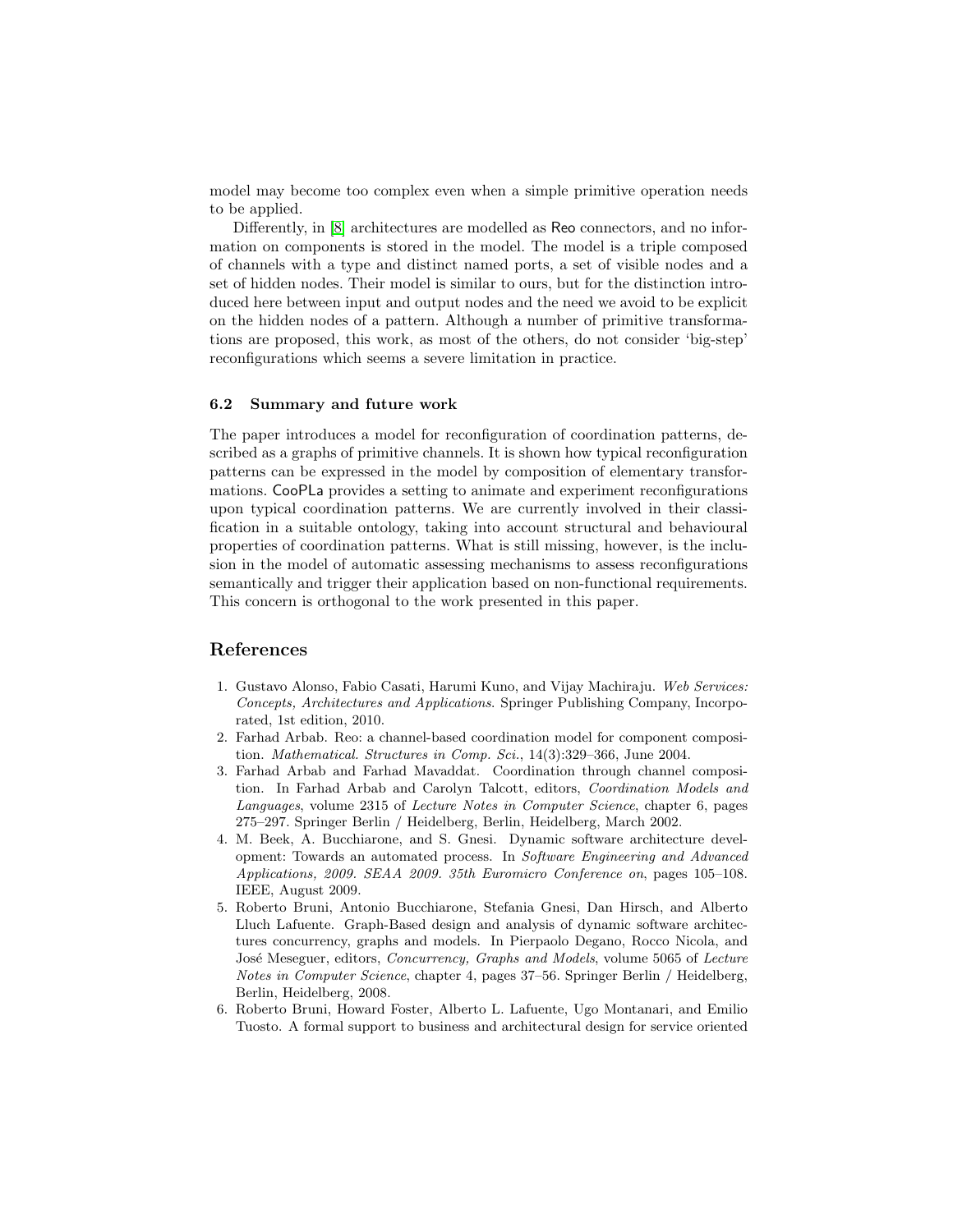systems. In Martin Wirsing and Matthias Hölzl, editors, Rigorous software engineering for service-oriented systems, chapter A formal support to business and architectural design for service-oriented systems, pages 133–152. Springer-Verlag, Berlin, Heidelberg, 2011.

- <span id="page-15-11"></span>7. Antonio Bucchiarone. Dynamic Software Architectures for Global Computing Systems. PhD thesis, IMT Institute for Advanced Studies, Lucca, Lucca, Italy, 2008.
- <span id="page-15-14"></span>8. Dave Clarke. A basic logic for reasoning about connector reconfiguration. Fundam. Inf., 82:361–390, February 2008.
- <span id="page-15-10"></span>9. Pierpaolo Degano and Ugo Montanari. A model for distributed systems based on graph rewriting. J. ACM, 34(2):411–449, April 1987.
- <span id="page-15-0"></span>10. Thomas Erl. SOA Design Patterns. Prentice Hall PTR, 1 edition, January 2009.
- <span id="page-15-1"></span>11. Jos´e L. Fiadeiro. Software services: Scientific challenge or industrial hype? In Zhiming Liu and Keijiro Araki, editors, Theoretical Aspects of Computing - ICTAC  $2004$ , volume 3407 of *Lecture Notes in Computer Science*, pages  $1-13$ . Springer Berlin / Heidelberg, 2005.
- <span id="page-15-3"></span>12. H. Gomaa and M. Hussein. Software reconfiguration patterns for dynamic evolution of software architectures. In Software Architecture, 2004. WICSA 2004. Proceedings. Fourth Working IEEE/IFIP Conference on, pages 79–88, 2004.
- <span id="page-15-6"></span>13. Petr Hnětynka and František Plášil. Dynamic reconfiguration and access to services in hierarchical component models. In Ian Gorton, George T. Heineman, Ivica Crnković, Heinz W. Schmidt, Judith A. Stafford, Clemens Szyperski, and Kurt Wallnau, editors, Component-Based Software Engineering, volume 4063 of Lecture Notes in Computer Science, chapter 27, pages 352–359. Springer Berlin / Heidelberg, Berlin, Heidelberg, 2006.
- <span id="page-15-2"></span>14. J. Kramer and J. Magee. Dynamic configuration for distributed systems. Software Engineering, IEEE Transactions on, SE-11(4):424–436, 1985.
- <span id="page-15-13"></span>15. C. Krause, Z. Maraikar, A. Lazovik, and F. Arbab. Modeling dynamic reconfigurations in Reo using high-level replacement systems. Science of Computer Programming, 76(1):23–36, 2011.
- <span id="page-15-12"></span>16. Christian Krause. Reconfigurable Component Connectors. PhD thesis, Leiden University, Amsterdam, The Netherlands, 2011.
- <span id="page-15-7"></span>17. M. Malohlava and T. Bures. Language for reconfiguring runtime infrastructure of component-based systems. In Proceedings of MEMICS 2008, Znojmo, Czech Republic, November 2008.
- <span id="page-15-8"></span>18. Nenad Medvidovic. ADLs and dynamic architecture changes. In Joint proceedings of the second international software architecture workshop (ISAW-2) and international workshop on multiple perspectives in software development (Viewpoints '96) on SIGSOFT '96 workshops, ISAW '96, pages 24–27, New York, NY, USA, 1996. ACM.
- <span id="page-15-5"></span>19. Peyman Oreizy, Nenad Medvidovic, and Richard N. Taylor. Architecture-based runtime software evolution. In Proceedings of the 20th international conference on Software engineering, ICSE '98, pages 177–186, Washington, DC, USA, 1998. IEEE Computer Society.
- <span id="page-15-9"></span>20. George A. Papadopoulos and Farhad Arbab. Coordination models and languages. Advances in Computers, 46:330–401, 1998.
- <span id="page-15-4"></span>21. Andres J. Ramirez and Betty H. C. Cheng. Design patterns for developing dynamically adaptive systems. In Proceedings of the 2010 ICSE Workshop on Software Engineering for Adaptive and Self-Managing Systems, SEAMS '10, pages 49–58, New York, NY, USA, 2010. ACM.